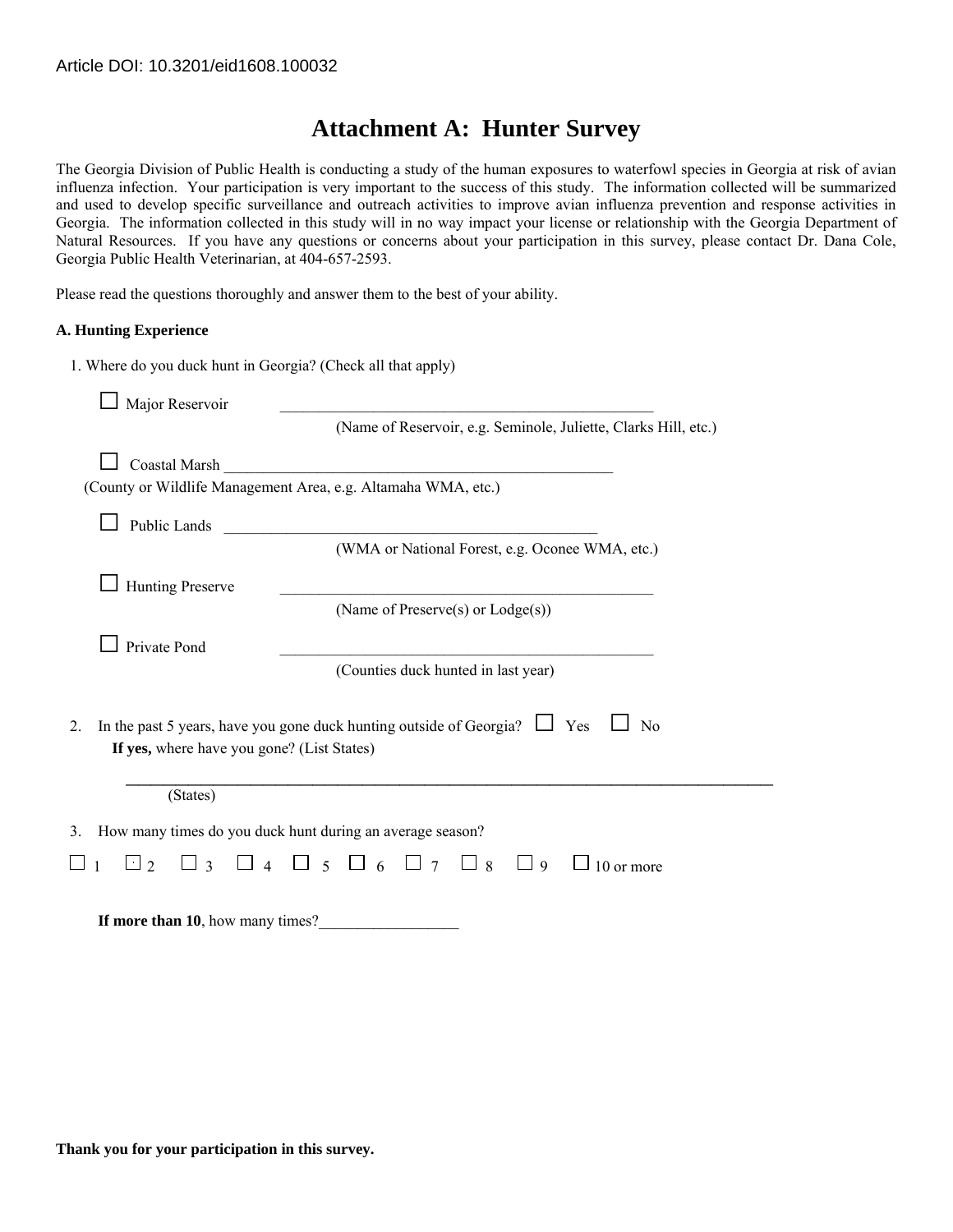|                                                       | 4. How many years have you been hunting ducks?                                                                                           |  |  |
|-------------------------------------------------------|------------------------------------------------------------------------------------------------------------------------------------------|--|--|
|                                                       | This is first year<br>$\Box$ 2-5 yrs<br>$\Box$ 6-10yrs                                                                                   |  |  |
|                                                       | If more than 10, how many years?                                                                                                         |  |  |
| 5.                                                    | Do you have direct contact with the water while you duck hunt? For example, do you get your hands or face wet?                           |  |  |
|                                                       | Yes<br>No                                                                                                                                |  |  |
| 6.                                                    | Has your head ever been submerged (gone under water) while duck hunting?                                                                 |  |  |
|                                                       | Yes<br>If yes, about how many times per season?<br>⊔<br>No                                                                               |  |  |
| 7.                                                    | Have you ever accidentally or intentionally ingested (swallowed) any river/lake water while duck hunting either?<br>$\mathbf{\perp}$ Yes |  |  |
|                                                       | $\Box$ No $\Box$ Not Sure                                                                                                                |  |  |
|                                                       | 8. Do you use a dog while duck hunting? $\Box$ Always $\Box$ Occasionally $\Box$ Never                                                   |  |  |
| <b>B.</b> Harvest                                     |                                                                                                                                          |  |  |
|                                                       | 9. How many ducks do you harvest in an average year?                                                                                     |  |  |
|                                                       | $\overline{3}$<br>$\Box$ 2<br>$\overline{4}$<br>8 or more<br>$\frac{1}{2}$                                                               |  |  |
|                                                       | If more than 8, how many ducks?<br><u>If</u> more than 8, how many ducks?                                                                |  |  |
| 10. Do you dress your own ducks? $\Box$ Yes $\Box$ No |                                                                                                                                          |  |  |
|                                                       | If yes,                                                                                                                                  |  |  |
|                                                       | Do you pluck and gut the duck? $\Box$ Yes $\Box$ No<br>a.                                                                                |  |  |
|                                                       | Or, do you just fillet the breasts off? $\Box$ Yes $\Box$ No<br>$\mathbf{b}$ .                                                           |  |  |
|                                                       | Do you wear gloves while dressing the duck? $\Box$ Yes $\Box$ No<br>c.                                                                   |  |  |
|                                                       | 11. If you do not dress your own ducks, do you take them to a processing facility to have them dressed? $\Box$ Yes<br>$\Box$ No          |  |  |
|                                                       | 12. Have you ever taken your ducks to a taxidermist? $\Box$ Yes<br>$\Box$ No                                                             |  |  |
|                                                       | If yes, how many ducks have you taken in the past 5 years?                                                                               |  |  |
|                                                       | 8 or more<br>5<br>7<br>2<br>3<br>6                                                                                                       |  |  |
|                                                       | Page 7 of 7.                                                                                                                             |  |  |

## **Thank you for your participation in this survey.**

Page 6 of 7.